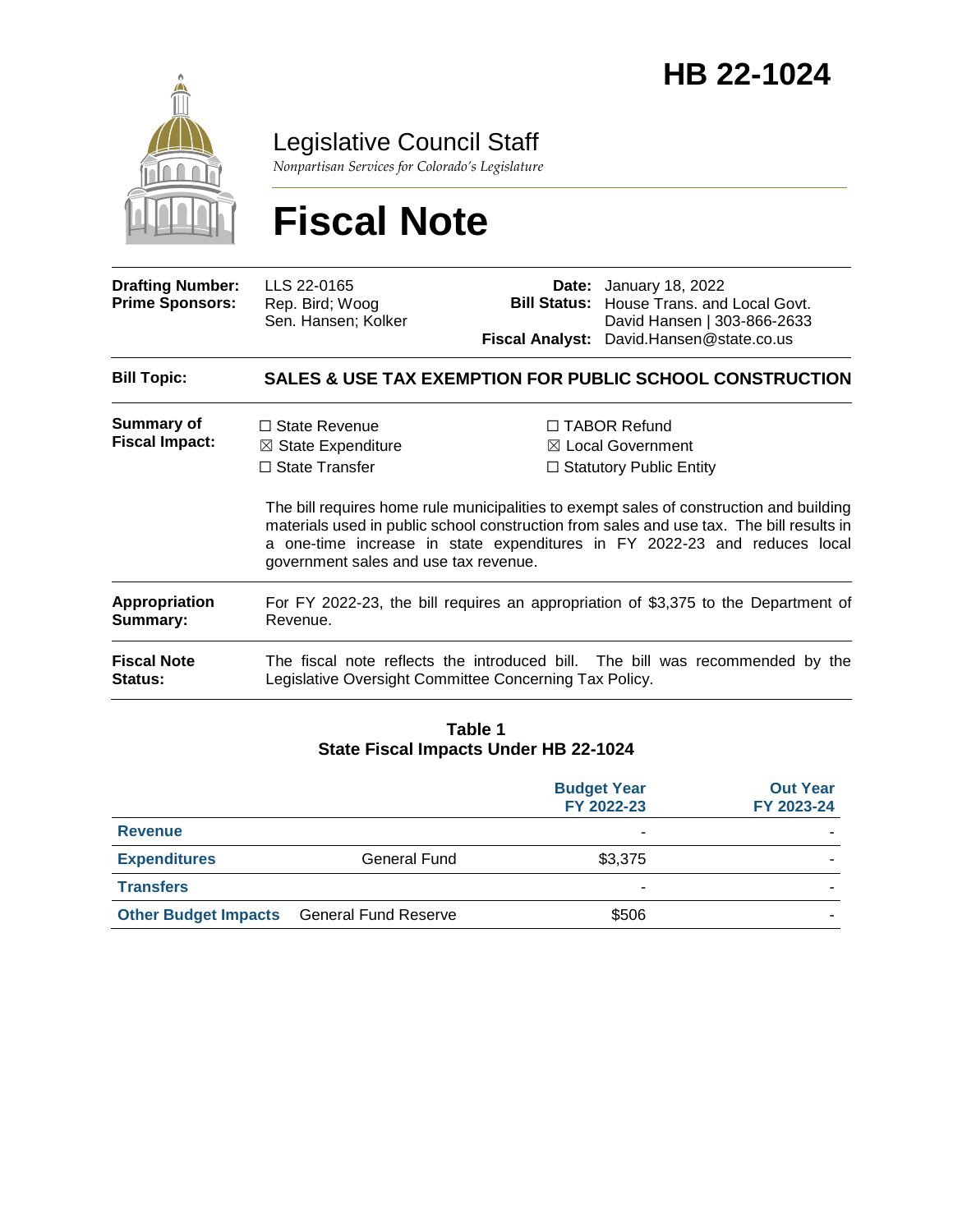Page 2

# January 18, 2022 **HB 22-1024**

## **Summary of Legislation**

The bill requires home rule cities to exempt sales and use tax on sales of construction and building materials used in public school construction to contractors and subcontractors.

#### **Background**

The state construction and building materials sales and use tax exemption was enacted in 1979. The exemption applies to contractors and subcontractors working on projects owned and used by the U.S. government, the State of Colorado, local governments, nonprofit schools, and charitable organizations. The exemption applies to state and state-administered local sales and use tax jurisdictions.

## **State Expenditures**

The bill increases state expenditures from the General Fund in the Department of Revenue by \$3,375 in FY 2022-23 only. The Department of Revenue administers the Sales & Use Tax System (SUTS), an online system that has a single point of remittance for state, state-collected, and participating home-rule taxing jurisdictions. Modifications to the SUTS system to expand the exemption are assumed to require 15 hours of contract work at a cost of \$225 per hour.

## **Other Budget Impacts**

**General Fund reserve.** Under current law, an amount equal to 15 percent of General Fund appropriations must be set aside in the General Fund statutory reserve beginning in FY 2022-23. Based on this fiscal note, the bill is expected to increase the amount of General Fund held in reserve by \$506 in FY 2022-23, which will decrease the amount of General Fund available for other purposes.

#### **Local Government**

The bill will decrease local sales tax revenue for home rule municipalities that currently do not exempt sales of construction and building materials used in public school construction from sales and use tax. The exemption requirement may also increase expenditures for impacted home rule municipalities to administer the change. The effect of the exemption on various taxing jurisdictions will vary and cannot be determined based on available information.

## **Effective Date**

The bill takes effect 90 days following adjournment of the General Assembly sine die, assuming no referendum petition is filed.